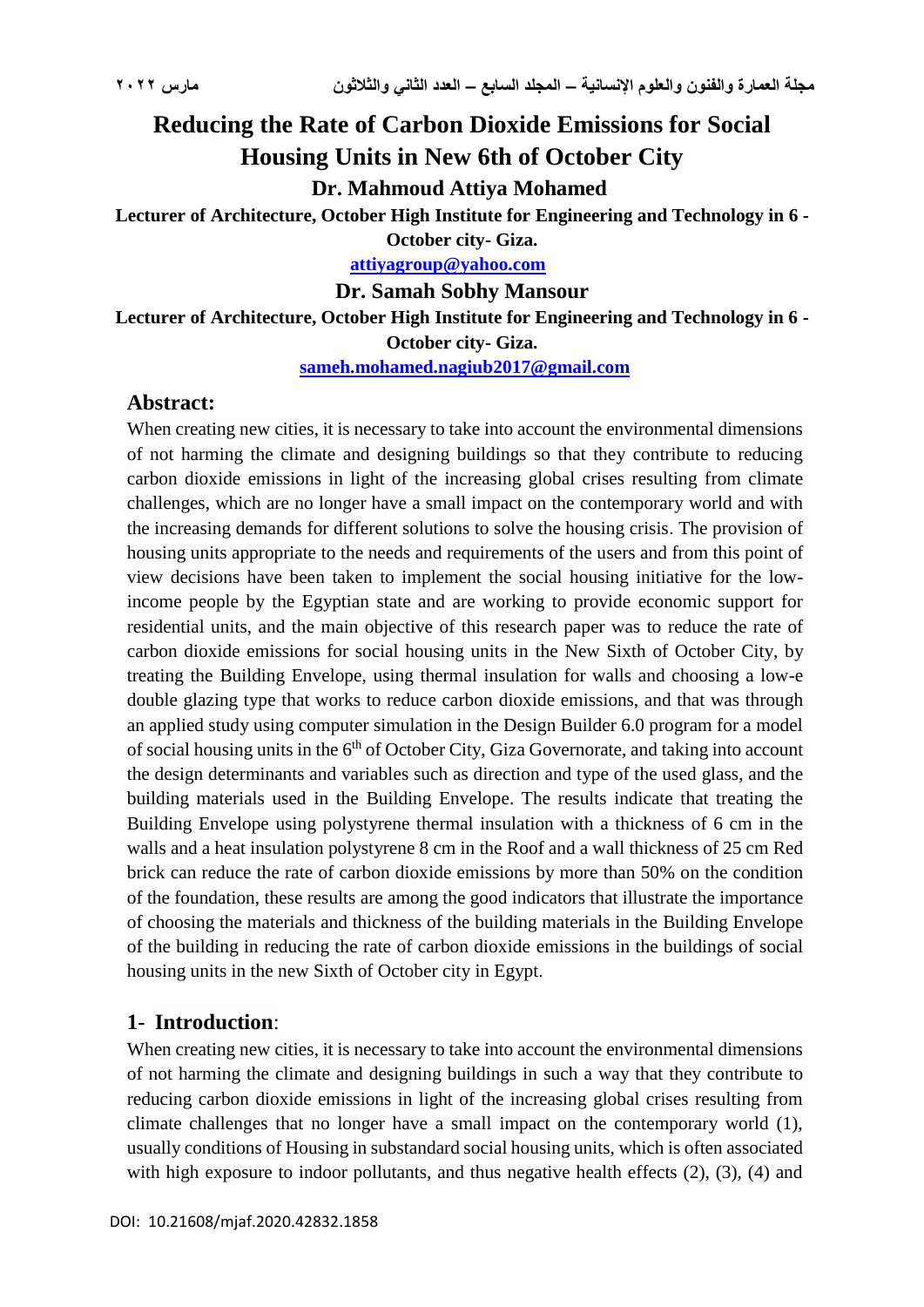with the increasing demands for different solutions to solve the housing crisis and provide housing units that are appropriate to the needs and requirements of users; I have taken decisions to implement a social housing initiative for low-income people on the part of the Egyptian state and are working to provide economic support for residential units, and with the increase in awareness and global trend towards constructing buildings that are more environmentally friendly and reduce carbon dioxide emissions and achieve the quality of the internal environment, it was necessary to construct friendly residential buildings ( 5), (6), and preserve the environment; Starting from its treatment of the outer covering and applying the requirements of the energy code for residential buildings (7), until the desired result is achieved in contributing to the reduction of carbon dioxide emissions. These issues have become of particular relevance in the context of climate changes and the achievement of carbon emissions targets in addition to the impact that short-term weather changes can have on thermal comfort in current social housing (12)

#### **2- Literature review**

Numerous studies indicated that the prevailing trend in the world and the unprecedented levels of rural-to-urban mobility led to the presence of large numbers of social housing buildings in cities all over the world. (1) As of 2014, about 54% of the world's population lives in urban areas (14), and this growth has led to an increase in housing demand in or near urban centers, which has often resulted in housing unaffordability. To address this, governments have invested in social housing, which consists of subsidized units available to low-income residents. This has resulted in large numbers of social housing buildings all over the world. According to housing statistics prepared by the Dutch Ministry of the Interior, there were more than 1.3 million social housing households in Europe in 2008. (16) In Canada, Statistics of Canada reported that there were more than half a million subsidized housing tenants as of 2011. The United States Census Bureau reported that there were more than one million public housing units in the United States in 2015. (17) These figures are only a fraction of the total number of low-income households, and IEQ conditions are usually difficult in social housing that is exposed to air pollutants or lack of thermal comfort or health effects associated with living in these units as that Residents of social housing may be exposed disproportionately to high levels of pollution due to limited economic conditions and the absence of prosperity. Another study indicates that rich families produce a greater share of emissions per capita than poor families through their direct energy consumption and higher spending on goods and services that they use. Energy as an intermediate input. (15) Environmental concerns are considered in light of climate change on the housing sector as one of the main sectors that consume energy and produce carbon dioxide and the policy of expanding it to meet the needs of the population. The most important policy to combat this problem is to apply the energy code for residential buildings, which the sector must adhere to Social housing in compliance with these standards. (18) Through studies, we find that attention must be paid to environmental remedies and thus to reduce GH emissions rates. As for carbon dioxide, to obtain the quality of the internal environment for the social housing buildings in the new 6th of October City. The Design Builder 6.0 program was used in this study to verify and explore the results as many studies used this program because of its accuracy in showing simulation results when compared to the actual results. The results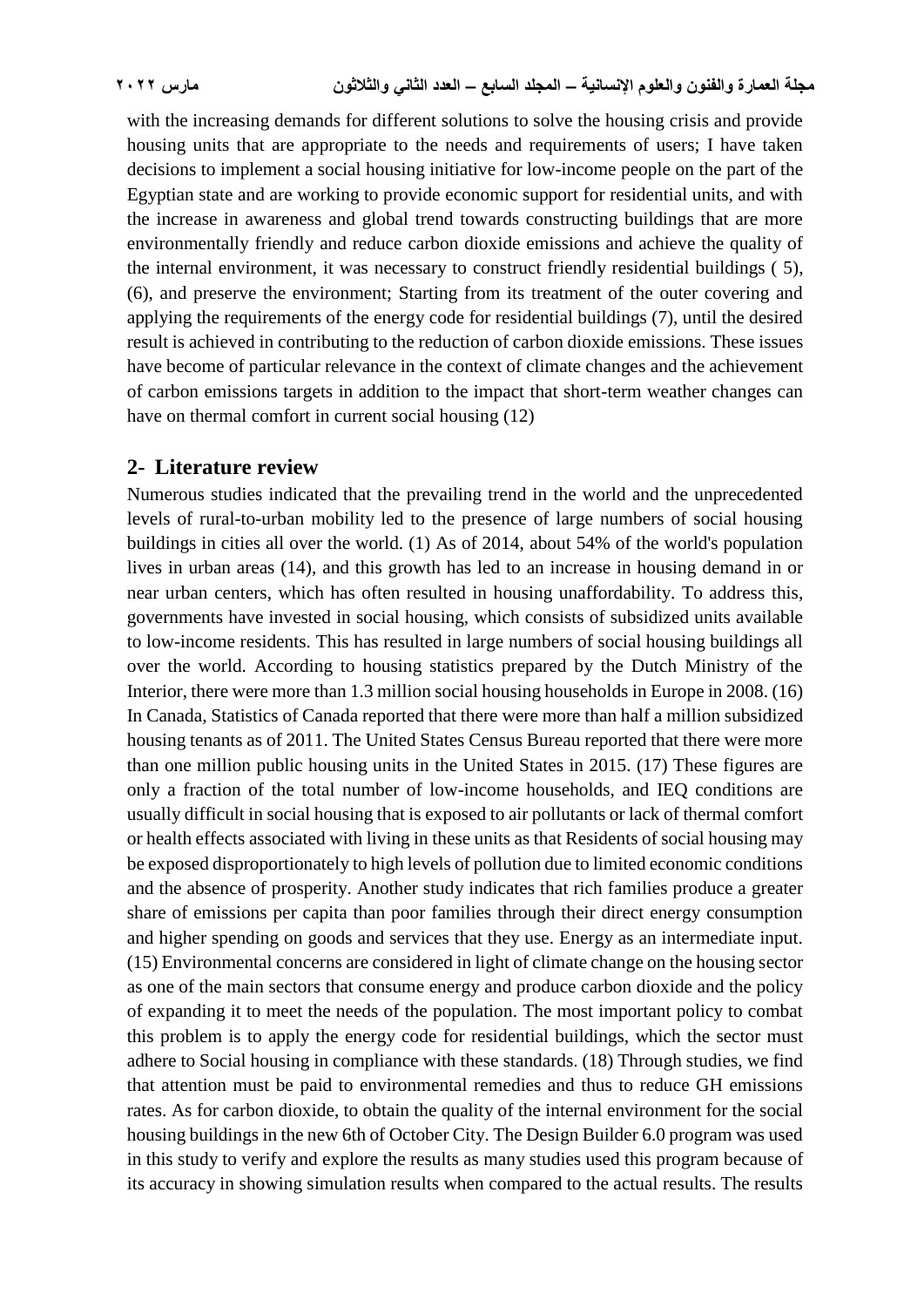of a study indicated that Design Builder 6.0 achieved the same actual results by comparing them with Depreciation bills while QUEST had a 7% deviation in results. (13)

#### **3- Research problem:**

Increasing the rate of carbon dioxide emissions for social housing units in high quantities due to the inefficiency of the buildings of Building Envelope and the failure to apply the energy code for residential buildings (8).

# **4- Research and practical study objectives:**

 This study aims to reduce carbon dioxide emissions for social housing units in the New Sixth of October City, taking into account the appropriate directive for residential units, treatment of the Building Envelope, the use of thermal insulation for walls, and the choice of a double glass 6 mm Low-E glass that works to reduce carbon dioxide emissions for housing units Social.

# **5- Research questions:**

A- How to achieve the reduction of carbon dioxide emissions for social housing units in the Greater Cairo Region? (2).

B- How to reduce the carbon dioxide emissions of social housing units by treating the Building Envelope?

# **6- Research hypothesis:**

 The use of thermal insulation and double glazing of 6mm Low-E Glass in the Building Envelope of social housing units works to reduce the carbon dioxide emissions of social housing units.

# **7- Methodology used:**

 To achieve the objectives of the research, a theoretical approach is followed based on a review of previous studies of what has been achieved and its impact on the current study, and an analytical approach, which is a basic case study of a housing unit model from the social housing units in the 6th of October City, Giza Governorate, which follows the Greater Cairo Region, and an applied approach using Computer simulation by means of the Design Builder 6.0 simulation tool, studying the environmental aspects and the rate of carbon dioxide emissions, by changing the orientation, changing the thickness and type of walls in the Building Envelope, changing the type of glass, and then coming up with the simulation results for each case separately.

Then, clarify the results and compare them, and thus achieve the research objectives.

# **7-1- The main steps of the simulation were as follows:**

1. Evaluate the environmental performance of the proposed model using the Design Builder 6.0 simulation program:

Climate data analysis. Solar radiation analysis.

2. Identify the rate of carbon dioxide emissions of social housing units, depending on: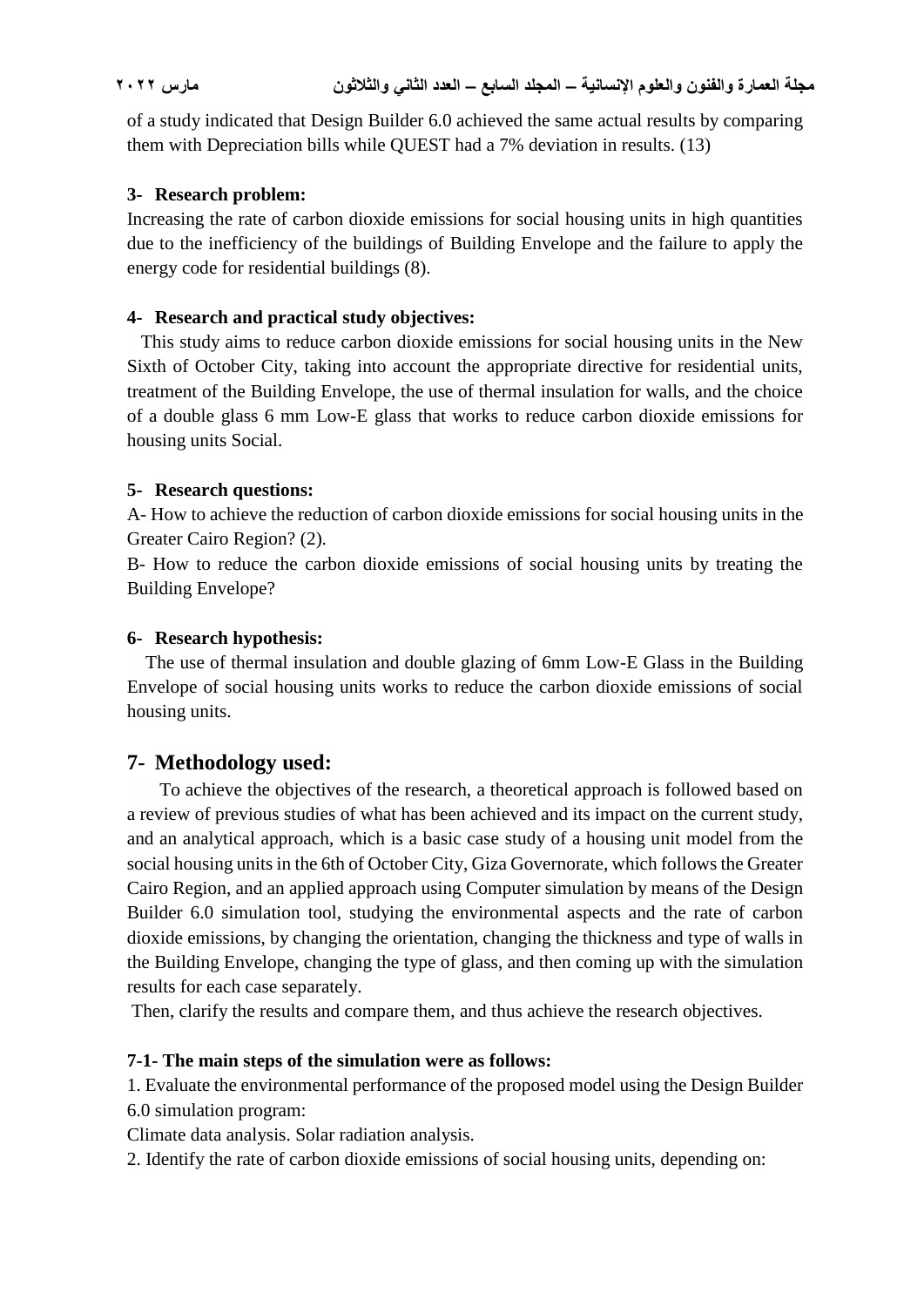- The orientation, the type of glass used, the thickness of the building materials used and the thermal insulation of 6 cm in the walls and 8 cm in the Roof in the Building Envelope of the social housing units.

# **7-2- Basis for selecting the case study:**

New 6th of October City is located in Giza Governorate and follows the Greater Cairo region, where it is considered one of the regions with a hot and dry climate and the buildings of social housing units were not treated as environmental remedies that resulted in the failure to provide thermal comfort within the spaces in the social housing units, which negatively affected the user and to achieve the goal of the study, the following must be taken into account:

 $\Box$  The existence of this case study for a specific climatic region, which is the Greater Cairo Region.

 $\Box$  Provide the required information to prepare it for the simulation and evaluation phases.

# **7-3- The technical method for collecting and documenting data for the model under study:**

The following methods were followed in collecting information on study cases:

Research and previous studies that dealt with the study cases.

Field visits and photographic documentation.

Architectural and aerial maps of case studies.

# **7-4- Applied study methodology: -**

A- Analysis of climatic data for the study area.

B- Analytical description of the social housing units under study, (architectural description, description of current building materials, occupancy rate, openings ratio, and orientation).

C- Evaluating the basic situation using simulations, for the models of the social housing units under study using the Simulation 6.0 Design Builder program, and then evaluating them.

D- Development of alternatives by testing the proposed methodology for the case studies using appropriate treatments. The orientation, materials, and glass type of openings were studied to obtain the best results by using a simulation program to analyze the rate of carbon dioxide emissions of social housing units.

E- Compare and discuss results.

In this way, different alternatives and materials alternatives can be evaluated in order to choose the best solutions that contribute to achieving comfort requirements, providing a good environment and reducing the rate of carbon dioxide emissions for social housing units.

# **This simulation aims to:**

A- Study the effect of building materials on the rate of carbon dioxide emissions of social housing units.

B- Estimating the rate of saving of carbon dioxide emissions for social housing units by using different alternatives, whether design or materials alternatives.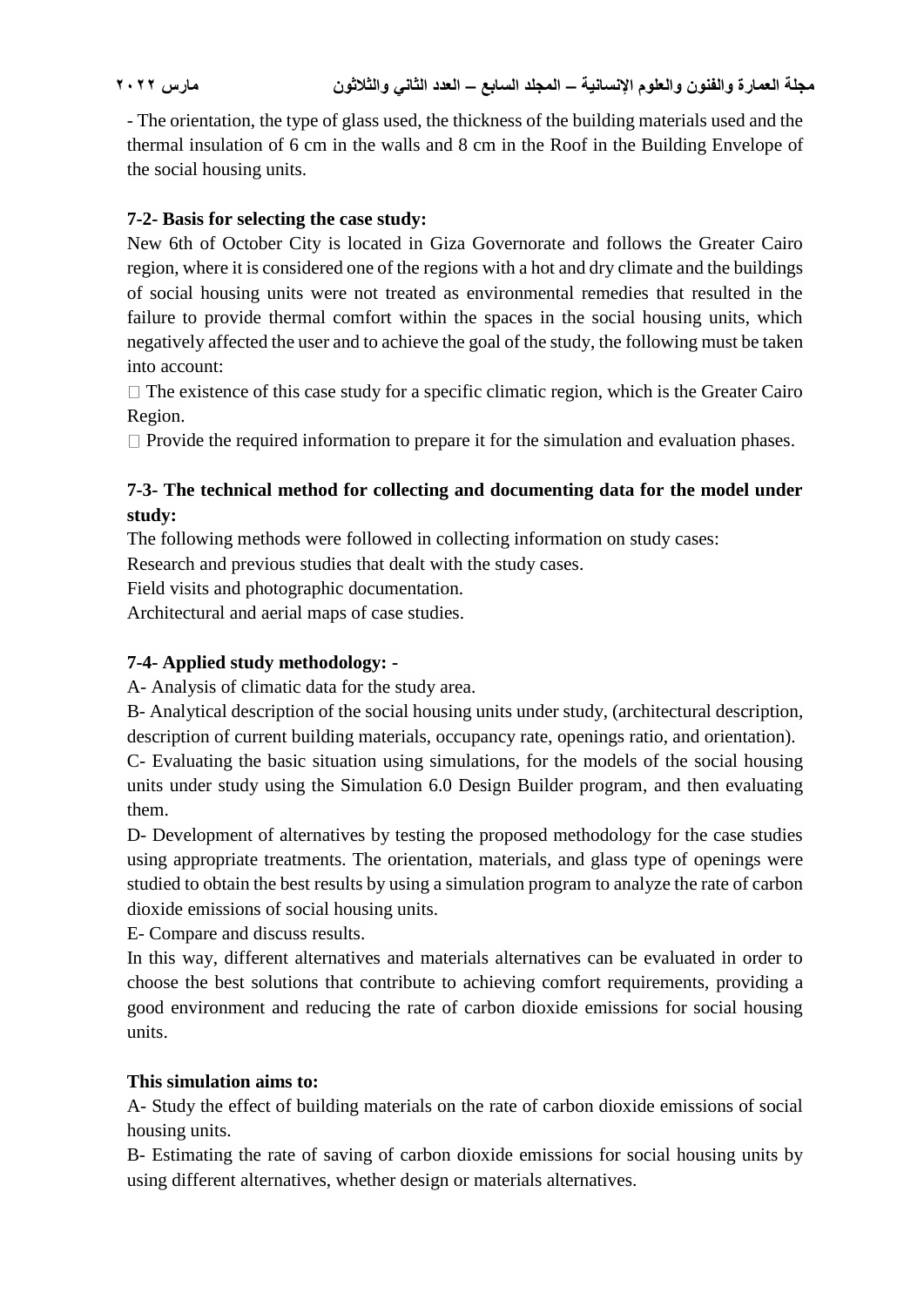#### **7-5- Analyzing social housing units' models: The analysis is done through:**

A- Climatic data analysis for the study area, Greater Cairo Region.

Climatic data for the Greater Cairo region were used using a 6.0 climate consultant program.

#### **-Data of a housing unit model for social housing:**

#### **Architectural design data:**

 The aim of studying a housing unit model for social housing before and after modifying building materials is to find the effect of materials, orientation, and glass type of openings with different architectural dimensions on the rate of carbon dioxide emissions of social housing units. A comparison will be made between the current situation of the social housing unit and the amendment after setting the alternatives. The comparison will deal with the most important design elements such as (horizontal projections - walls - building materials used in each element).



**Figure (3) shows a model of a residential building - social housing of 800 acres - New 6th of October City - Giza.**

# **7-6- Evaluating a model of a social housing unit using simulation: This is done through:**

A- Simulation methodology:

The specifications and dimensions of the building are entered into the program and create a model and a simulated model that simulates the reality of the building, so that this model simulates the rate of carbon dioxide emissions of the social housing units in the building as it appears in the following model taken from the Design Builder 6.0 program, it is a program that analyzes the inputs in the case fully scholastic.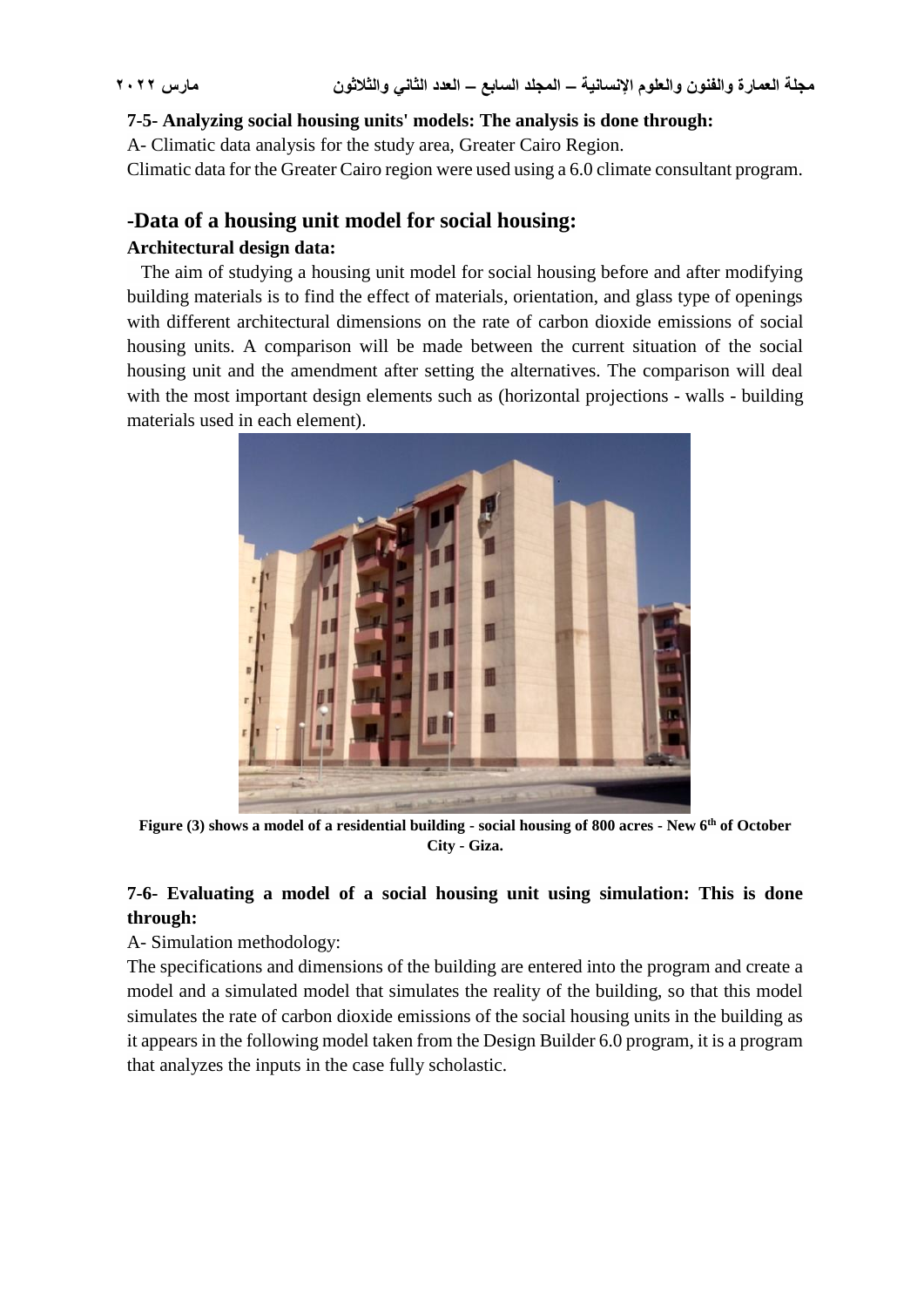

**Figure (5) shows the case study in the 6.0 Design Builder program, source: [https://designbuilder.co.uk/\(11\)](https://designbuilder.co.uk/(11))**

#### **7-7- The simulation results:**

The simulation results show that the highest rate of  $\cos_2$  gas emissions for the social housing unit model in **the first case**, which is the wall thickness of the Building Envelope 12 cm red bricks and transparent single 3 mm glass, and without applying the energy code by applying thermal insulation on the roof and on the walls, the rate of  $CO<sub>2</sub>$  gas emissions was 61.258 tons per meter  $2$  / year. The results of the second case, which is the wall thickness of Building Envelope, indicate 25 cm red bricks and transparent single 3 mm glass, the rate of co<sup>2</sup> emissions decreased to 40.691 tons per square meter / year, at a rate of 20.567 tons per square meter / year, by 34% from the base case. **The results of the third** case indicate that in the case of adding a thermal insulation of 8 cm to the Roof and a wall thickness of 25 cm red bricks and heat insulation of 6 cm on the walls and a single 3 mm clear glass, the rate of co<sup>2</sup> gas emissions decreased to 33.28 tons per square meter / year at a rate of 27.978 tons per square meter / year by 46% for the case. The basis, **and the results of the fourth** case indicate that in the case of adding an 8 cm thermal insulation to the Roof and a wall thickness of 25 cm red bricks and 6 cm thermal insulation on the walls and 6 mm double reflective glass, the rate of  $\cos$  gas emissions decreased to 29.6 tons per square meter / year, at a rate of 31.658 tons per meter  $2/$  year, 52% of the base case.

# **8- Conclusion:**

The use of simulation programs for social housing units is an important factor for assessing and identifying the rate of carbon dioxide emissions for social housing units, and thus working to improve their condition by treating the Building Envelope and choosing the appropriate direction.

The possibility of applying the results of research and simulation studies to the models of social housing units that are built by the competent authorities in those areas to achieve thermal comfort and reduce the rate of carbon dioxide emissions, and it is clear to us that both the architectural dimensions, the wall thickness and the thermal insulation are 6 cm thick in the walls and 8 cm thick in the Roof It greatly affects the carbon dioxide emission rate of social housing units, and if architects take these dimensions into consideration during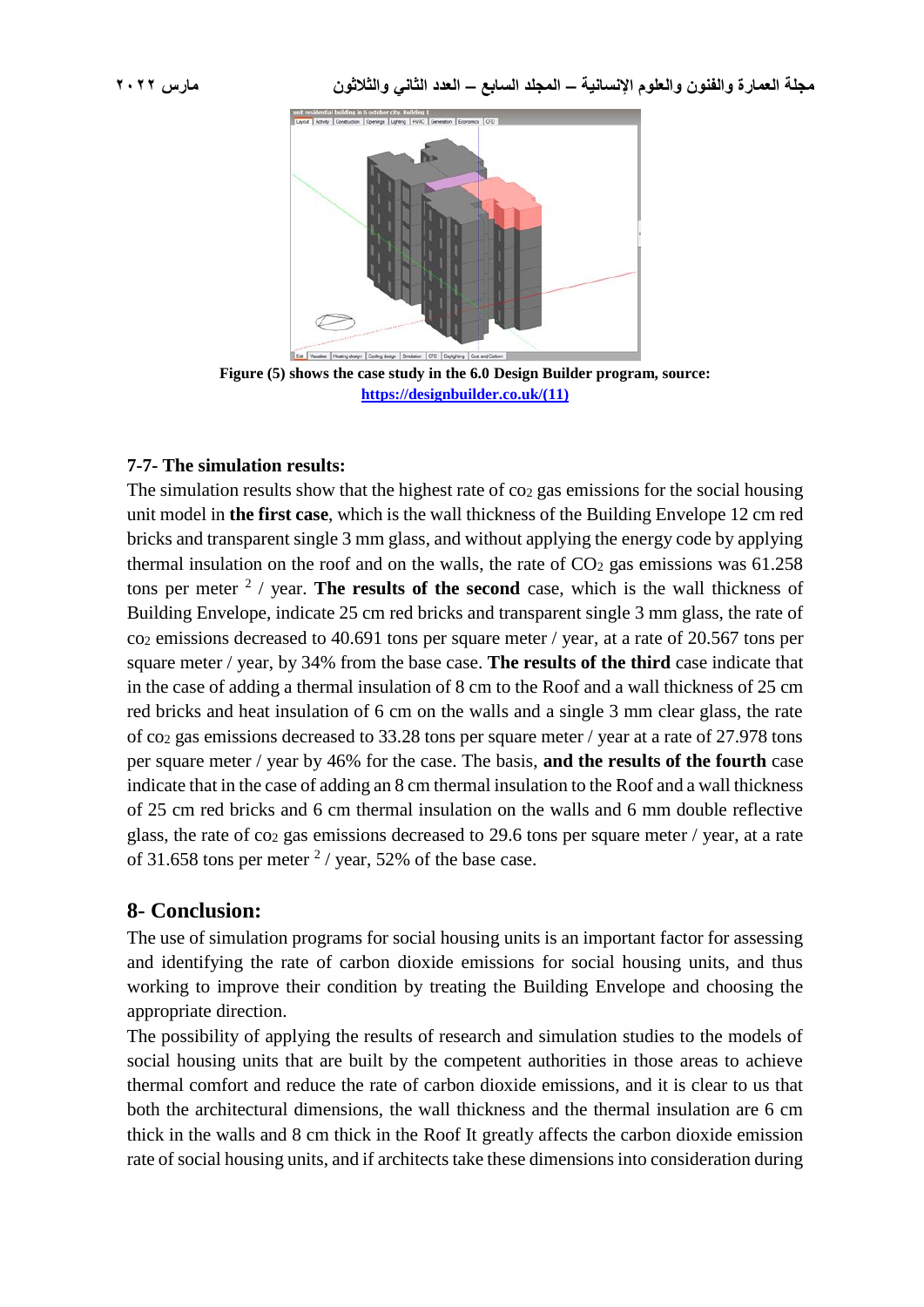the design process, the reduction of carbon dioxide emissions of social housing units will be achieved.

- The rate of carbon dioxide emissions for social housing units is a result of design decisions. In the research, four architectural dimensions were studied and analyzed, namely (orientation, building materials, thickness of building materials, and the type of glass in openings). These dimensions were tested due to their importance and impact on the rate of energy consumption. For social housing units, and in summary, the results showed the effect of architectural dimensions and dimensions of building materials, and their effects on thermal comfort and  $CO<sup>2</sup>$  emissions rate through treatment of the Building Envelope.

- The use of simulation programs for social housing units is an important factor for assessing and identifying the rate of carbon dioxide emissions for social housing units and thus working to improve their condition by treating the building envelope and choosing the appropriate direction, which is the orientation of (North) where the lowest rate of carbon dioxide emissions.

The possibility of applying the results of the research and simulation studies to models of social housing units that are built by the competent authorities in those areas to achieve thermal comfort and reduce the rate of carbon dioxide emissions, and it is clear to us that both the architectural dimensions, when the wall thickness and the thermal insulation are 6 cm thick in the walls and 8 cm thick in the roof, it greatly affects the rate of carbon dioxide emissions of social housing units, and if architects take these dimensions into consideration during the design process, the rate of carbon dioxide emissions of social housing units will be reduced.

The rate of carbon dioxide emissions for social housing units is a result of the design decisions. In the research, four architectural dimensions were studied and analyzed, namely (orientation, building materials, thickness of building materials, and the type of glass in openings). These dimensions were tested due to their importance and impact on the rate of energy consumption of Social housing units, and in summary, the results showed the effect of architectural dimensions and dimensions of building materials, and their effects on thermal comfort and the rate of carbon dioxide emissions through treatment of the outer envelope and thus prove the validity of the hypothesis that is the use of thermal insulation and double glazing 6 mm Low-E glass in the building envelope of social housing units, works to reduce carbon dioxide emissions for social housing units, thus responding to the problem and achieving the research goal, which is to reduce carbon dioxide emissions for social housing units in the New Sixth of October City, taking into account the appropriate directions for residential units and treating the building envelope.

# **9- Recommendations:**

In this research we presented the simulation result of the treatment method required for social housing units in the Greater Cairo region to reduce carbon dioxide emissions, which is the selection of the appropriate direction, which is the (North) directive, where the lowest rate of carbon dioxide emissions must be applied to the energy code for residential buildings and work to treat the Building Envelope for social housing units, using a wall thickness of at least 25 cm, red brick with 6 cm thermal insulation, with the use of double low-e glass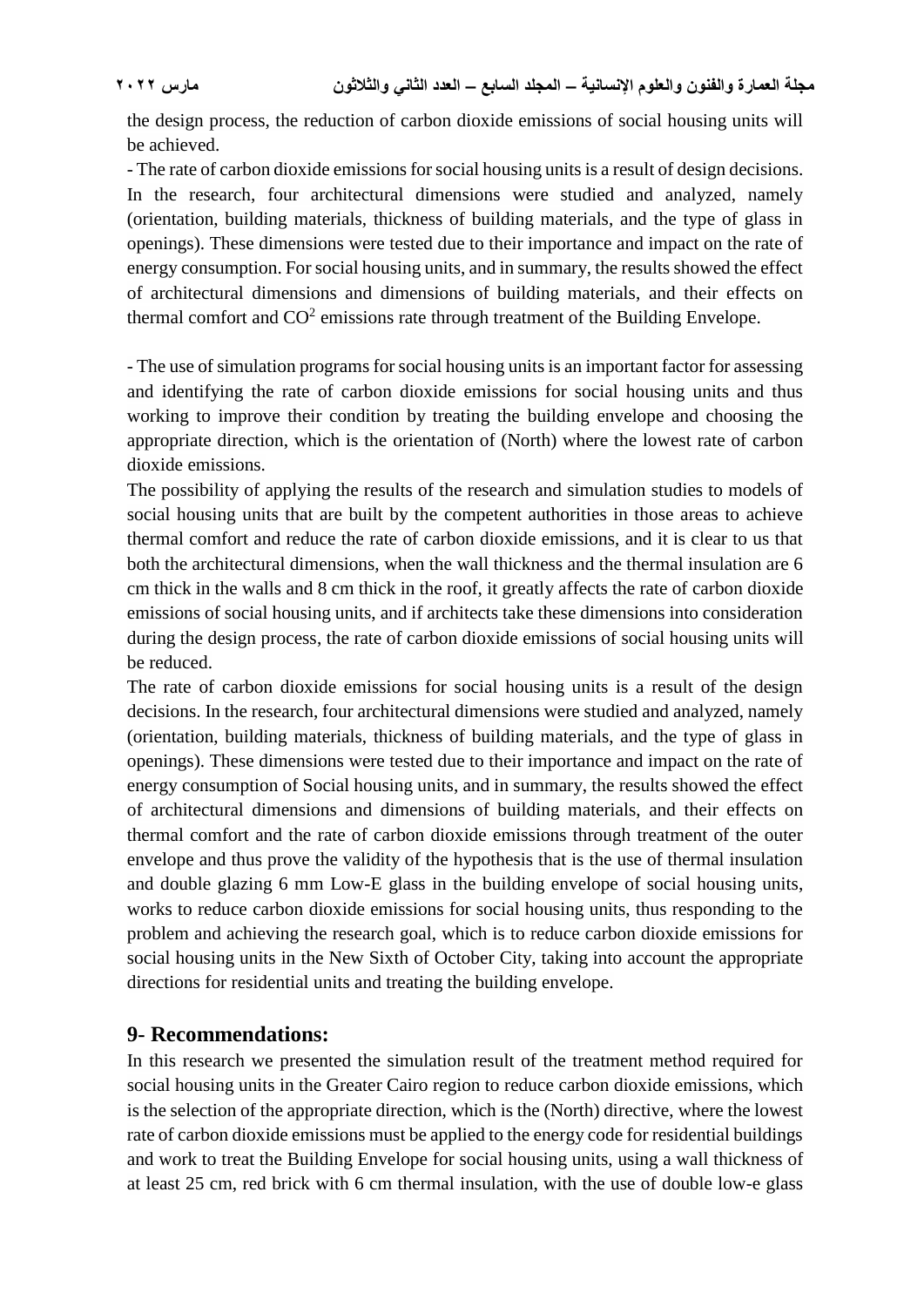$((SHGC) = 0.43)$ ,  $((LT) = 0.634)$ ,  $((UV) = 0.233)$  with insulation Surface and thermal thickness of at least 8 cm for the last round in order to improve the energy performance of social housing units in the Greater Cairo Region.

# **10- References:**

[1] - Andargie, M. S., Touchie, M., & O'Brien, W. (2019). A review of factors affecting occupant comfort in multi-unit residential buildings. Building and Environment, 160, 106182.

(2) - Patino, E. D. L., & Siegel, J. A. (2018). Indoor environmental quality in social housing: A literature review. Building and Environment, 131, 231-241.

[3] - Sharpe, R. A., Thornton, C. R., Nikolaou, V., & Osborne, N. J. (2015). Fuel poverty increases risk of mold contamination, regardless of adult risk perception & ventilation in social housing properties. Environment international, 79, 115-129.

[4] - Colton, M. D., Laurent, J. G. C., MacNaughton, P., Kane, J., Bennett-Fripp, M., Spengler, J., & Adamkiewicz, G. (2015). Health benefits of green public housing: associations with asthma morbidity and building-related symptoms. American Journal of Public Health, 105 (12), 2482-2489.

[5] - Li, Y. (2011). How to Create Eco-friendly and Livable Residential Environment. Housing Science, (5), 3.

[6] - Salon, D., Sperling, D., Meier, A., Murphy, S., Gorham, R., & Barrett, J. (2010). City carbon budgets: A proposal to align incentives for climate-friendly communities. Energy Policy, 38 (4), 2032-2041.

[7] - The National Center for Housing and Construction Research (2005), "The Egyptian Code for Improving Energy Efficiency in Buildings", Part One, Ministry of Housing, Utilities and Urban Development, Arab Republic of Egypt.

[8] - Delgado, B. M., Cao, S., Hasan, A., & Sirén, K. (2017). Multi objective optimization for

lifecycle cost, carbon dioxide emissions and exergy of residential heat and electricity prosumers.

Energy conversion and management, 154, 455-469.

[9]- http://ad2050.weebly.com/157516021575160416101605.html 15 - 8- 2020

[10] - http://www.energy-design-tools.aud.ucla.edu/climate-consultant/request-climateconsultant.php- 15-11-2019

[11]- https://designbuilder.co.uk/ -15-11-2019

[12]- Patiño, E. D. L., Vakalis, D., Touchie, M., Tzekova, E., & Siegel, J. A. (2018). Thermal comfort in multi-unit social housing buildings. *Building and Environment*, *144*, 230-237.

[13]- Chen, P. H., Kan, M. S., & Chang, L. M. (2014). Sustainable Design for Hospitals in Taiwan. In *Scientific cooperation's international workshops on engineering branches. Istanbul (Turkey): Koc University*.

[14]-. McNicoll, G. (2005). United Nations, Department of Economic and Social Affairs: world economic and social survey 2004: international migration. *Population and Development Review*, *31*(1), 183-185.